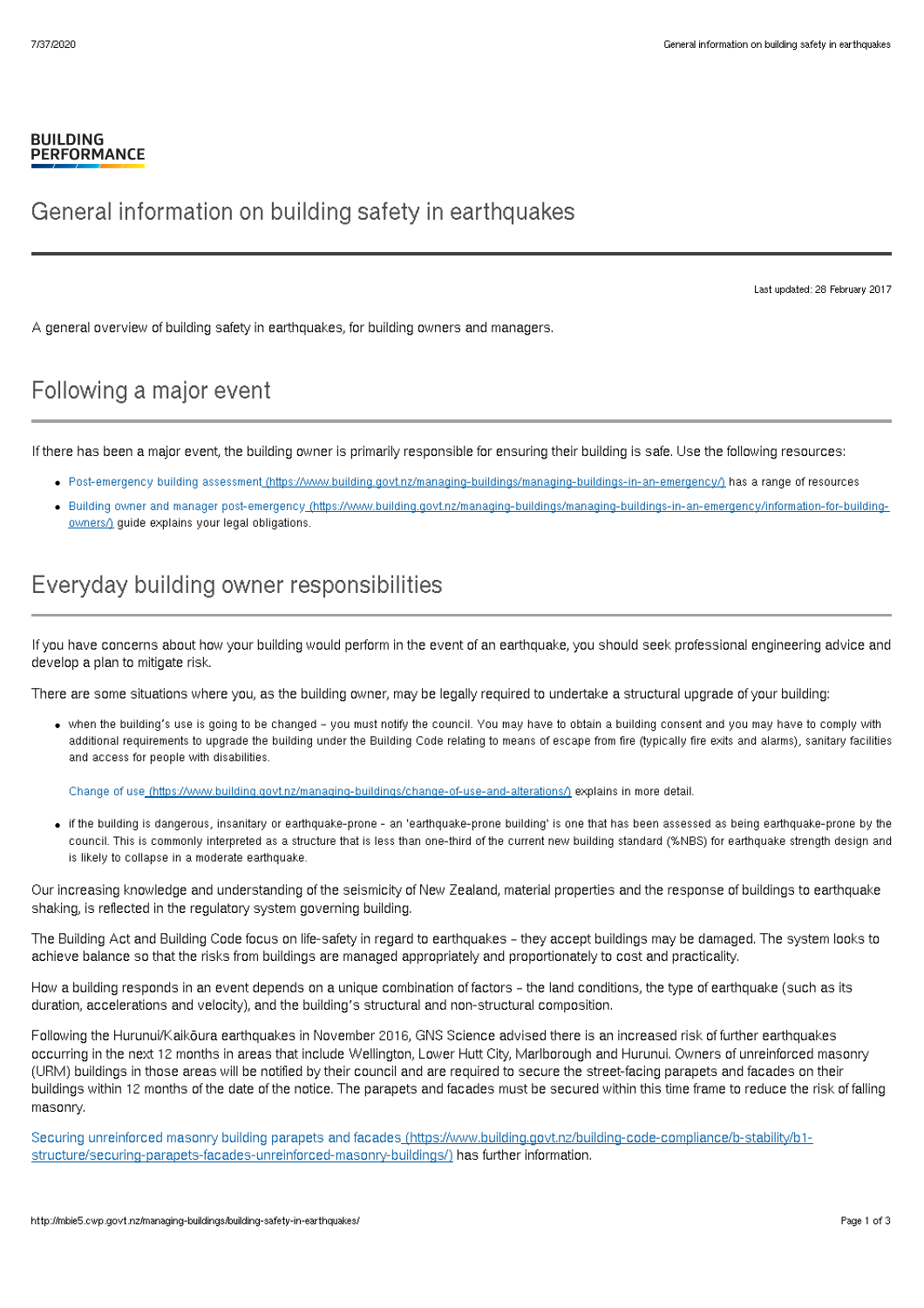# Take action – deal with structural concerns

If you are concerned about your building, don't wait for your council to act before dealing with any structural concerns.

Owning an earthquake-prone building doesn't necessarily mean your building should not be occupied. But it does mean you should get a professional engineering assessment as soon as you can, and then work out a plan to fix any identified problems over a reasonable time period.

You can follow the three steps below as a guide:

### 1. Prioritise building assessment

You will need to engage professional engineering advice early on, particularly if your building is used frequently by a large number of people and is a higher-risk type (such as unreinforced masonry).

#### 2. Find out everything you need to know to assess risk

Get professional engineering advice on:

- the structural strength of the building identify any features, critical structural weaknesses or defects that may be risky
- any strengthening work already done
- possible short-term actions that may decrease risk
- other longer-term strengthening measures, consistent with council policy and your circumstances and plans.

#### 3. Decide what action to take

- choose the option that provides the best 'fix' and meets council needs
- talk to your tenants about how best to do any strengthening work needed, within a reasonable timeframe
- if necessary, close parts or all of the building pending repair.

The costs of any work to reduce or remove danger are likely to depend on:

- the structural characteristics of the building
- the degree of any deficiencies
- $\bullet$  the nature and extent of any remedial work required.

Earthquake-prone buildings [\(https://www.building.govt.nz/managing-buildings/managing-earthquake-prone-buildings/\)](http://mbie5.cwp.govt.nz/managing-buildings/managing-earthquake-prone-buildings/) has related information.

If you're a building owner in Canterbury, you may wish to refer to specific technical guidance issued to assist design engineers involved with the rebuild.

Canterbury rebuild [\(https://www.building.govt.nz/building-code-compliance/canterbury-rebuild/\)](http://mbie5.cwp.govt.nz/building-code-compliance/canterbury-rebuild/) has more information.

### Take action – non-structural building elements

Good performance of non-structural building elements in earthquakes can save lives and costs, and building owners should be satisfied of their safety.

Non-structural elements are those elements within a building that are not considered to be part of either the primary or secondary structural systems. Examples include components such as mechanical and electrical plant, ducting, pipework, cable trays, suspended ceilings, light nonload bearing partitions and cladding systems such as brick veneer.

Get professional advice from an engineer or the appropriate service providers (for example, you may contract service providers to perform regular Building Warrant of Fitness checks).

Practice Advisory 19: Improving earthquake performance of non-structural elements [\(https://www.building.govt.nz/building-code-compliance/b](http://mbie5.cwp.govt.nz/building-code-compliance/b-stability/b1-structure/practice-advisory-19/)stability/b1-structure/practice-advisory-19/) provides greater detail for building owners and engineers.

Earthquake-prone buildings [\(https://www.building.govt.nz/managing-buildings/managing-earthquake-prone-buildings/\)](http://mbie5.cwp.govt.nz/managing-buildings/managing-earthquake-prone-buildings/) provides related information.